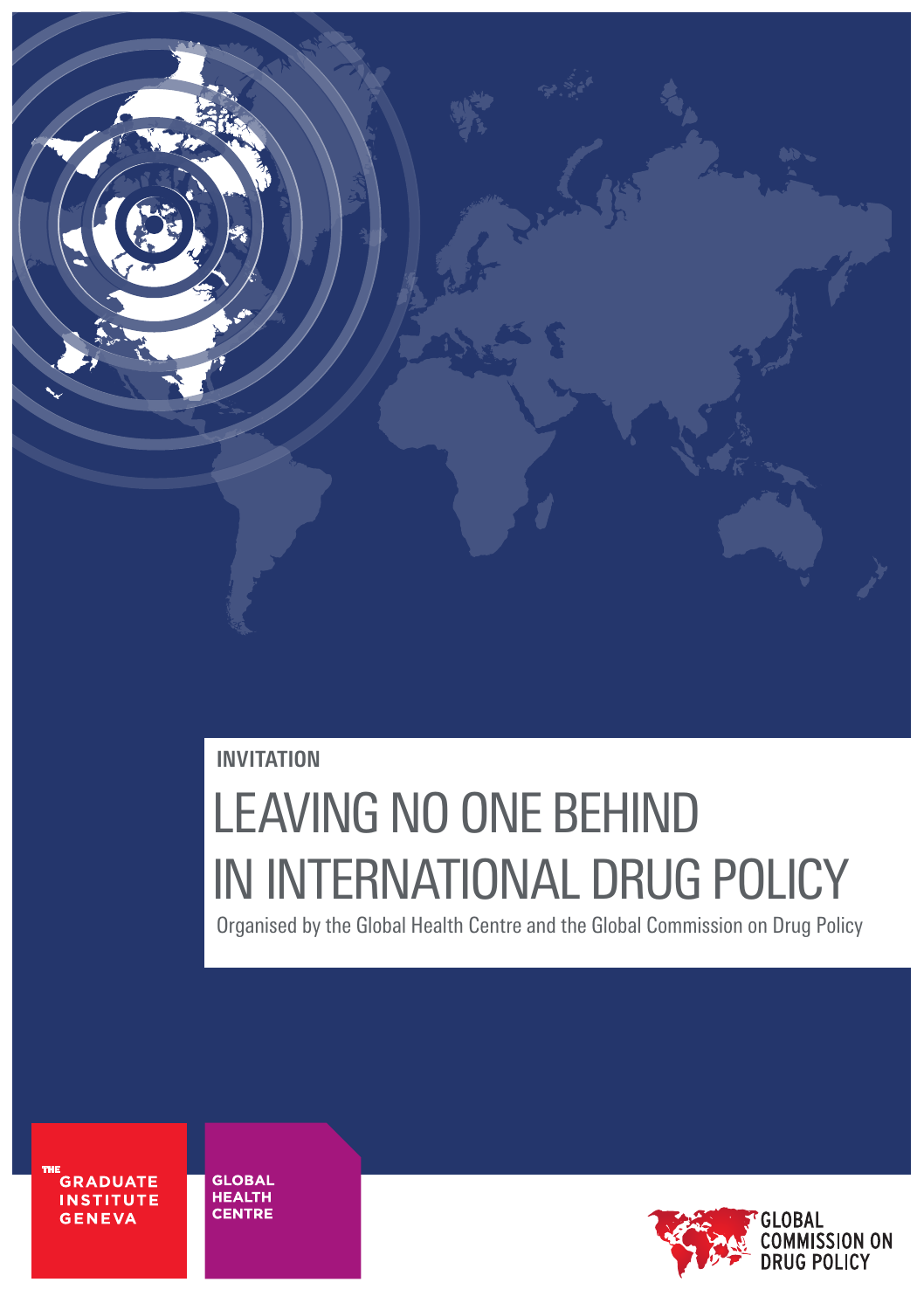## SAVE THE DATE PUBLIC EVENT

Tuesday, 3 October 2017 16:30 - 18:00 Maison de la paix, Auditorium Ivan Pictet B

#### **The impact of drug policy on public health: the role of the scientific community**

Drug policies often have detrimental outcomes for public health. The prohibition and criminalisation of drug use are at the heart of the matter. The associated high incarceration rates have not only undermined the right to health but also continue to fuel infectious diseases, especially HIV, hepatitis and tuberculosis, among people who use drugs both in prisons and in the wider communities.

The Johns Hopkins University-Lancet Commission on International Drug Policy and Public Health (JHU-Lancet Commission) examined the scientific evidence from around the world and reconfirmed the above findings in its report published in March 2016. One month later, the UN General Assembly held a Special Session on drugs with hopes of reducing the demand and the supply of illicit drugs, and strengthening the judicial cooperation between UN Member States.

Despite these efforts, a consensus on drug policy reform is still far from reached and many challenges remain in protecting the health and human rights of people who use drugs, especially within a changing global political context.

The Global Health Centre, the Global Commission on Drug Policy, and the Geneva Platform on Human Rights, Health and Psychoactive Substances have invited three members of the JHU-Lancet Commission to draw attention to this policy area which directly impacts over 250 million people globally. The following questions, among others, will be addressed in the panel discussion:

- $\rightarrow$  How successful was the Commission's report in bringing the scientific voices into the global discourse on drug policy?
- $\rightarrow$  What is needed to foster the political will for action on harm reduction and health promotion among drug using populations?
- $\rightarrow$  Are the SDGs on NCDs, infectious diseases and access to essential medicines achievable without drug policies reforms?
- $\rightarrow$  What are the most important next steps to ensure that no one is left behind?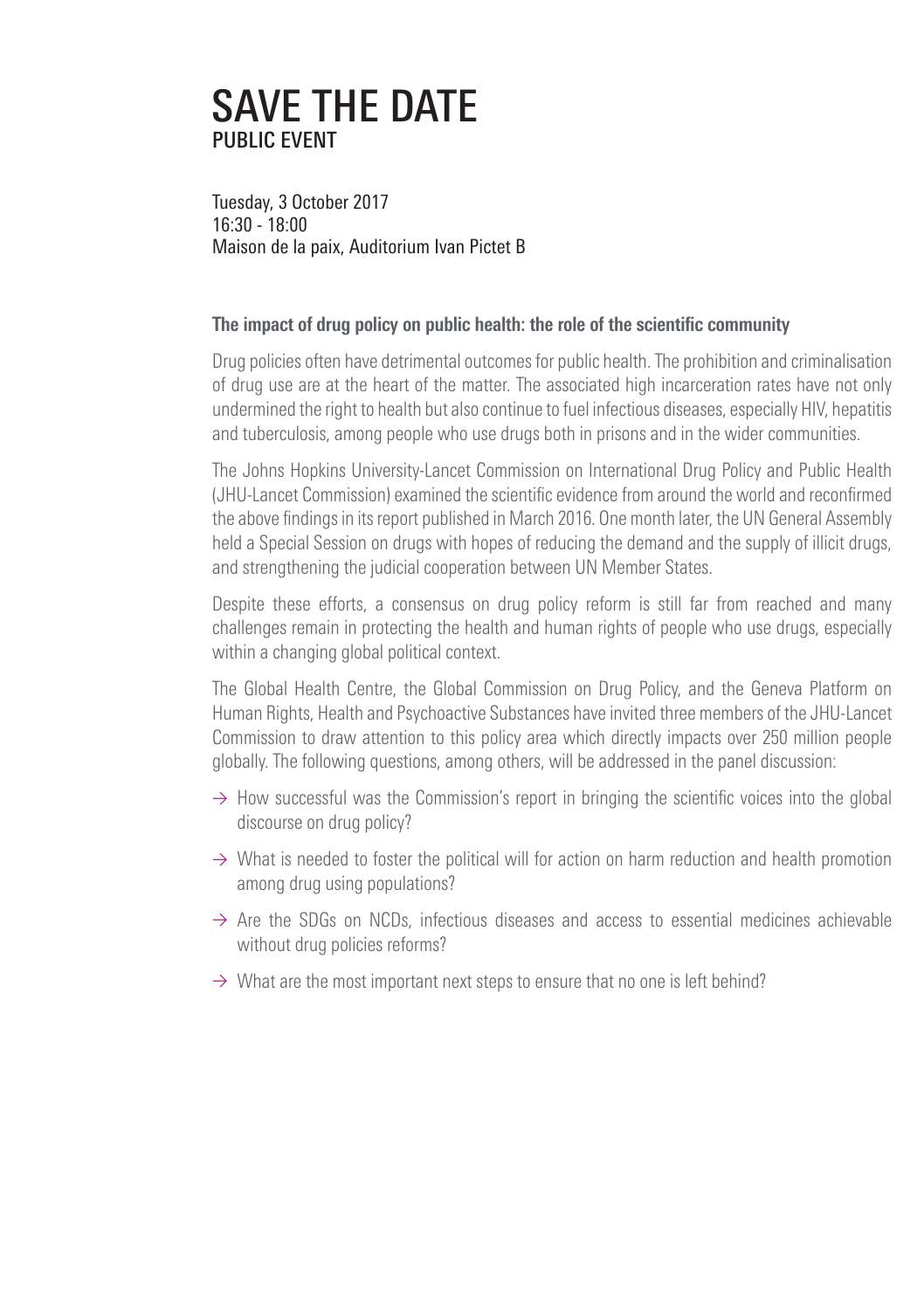#### OPENING REMARKS

#### GIAN LUCA **BURCI**

Senior Fellow, Global Health Centre; Adjunct Professor, the Graduate Institute

#### PANEL DISCUSSION

#### CHRIS **BEYRER**

Desmond M. Tutu Professor of Public Health and Human Rights, Johns Hopkins University

#### ADEEBA **KAMARULZAMAN**

Dean of the Faculty of Medicine and Professor of Medicine and Infectious Diseases, University of Malaya; Co-chair, JHU-Lancet Commission

#### MICHEL **KAZATCHKINE**

Member, Global Commission on Drug Policy; Co-Chair, JHU-Lancet Commission

#### Moderator

#### ANNE **HASSBERGER**

Counsellor, Development and Health, Permanent Mission of Switzerland to the United Nations Office and to the other international organisations in Geneva